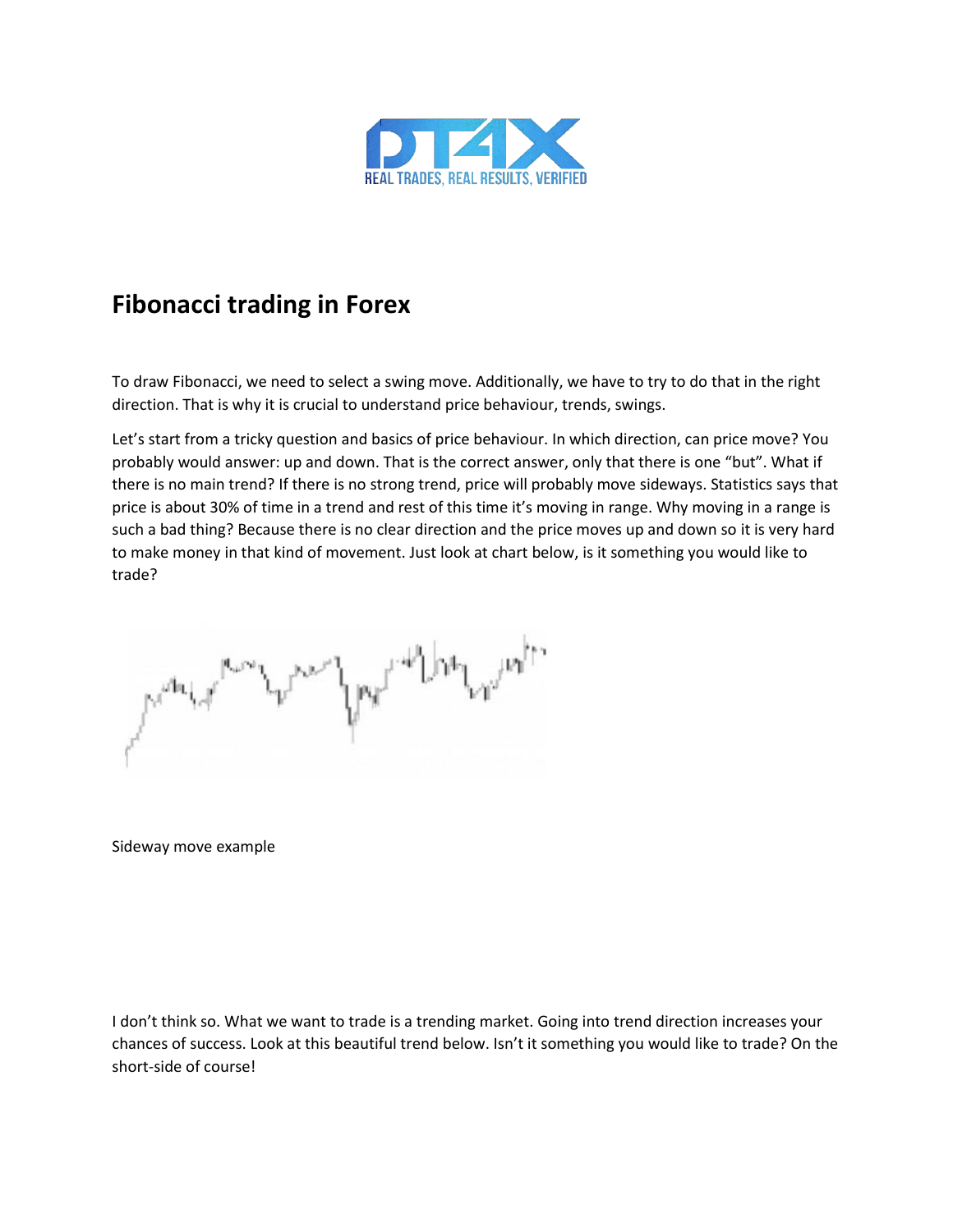

Downtrend example

We want to use Fibonacci technique in that kind of market. Before I go further and explain more about this, there is another important thing you must learn..

#### **How to recognize trend?**

You should be able to easy recognize if there is a trend in place or not. Sometimes it is hard because of the "noise", but there are some tips you can use.

Look for higher highs and higher lows, if you are looking for uptrend. I have probably showed you this charts before, but this is important. On chart below you can see an example of uptrend. You can see that every high is higher than the previous one, and every low is higher than previous low.



Higher high sequence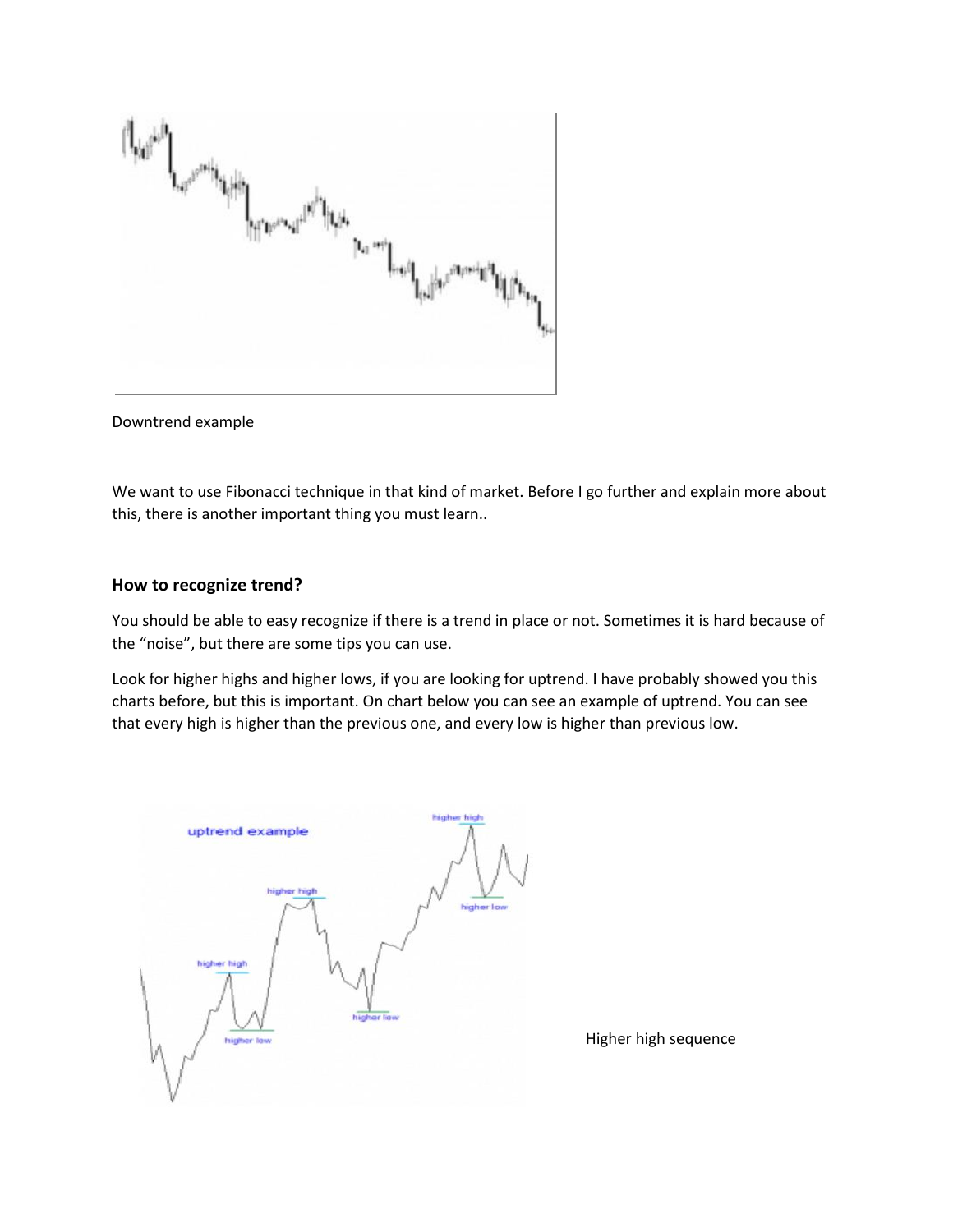When you can find these elements on a chart, then you have identified an uptrend.

In a downtrend, you should look for lower lows and lower highs. Each low is lower than the previous one, and each high is lower than previous high. Just like on chart below:

| downtrend example                                                                                  |
|----------------------------------------------------------------------------------------------------|
| lawer high<br><b>Tower Tow</b><br><b>Iower high</b><br>lower high<br><b>Tower law</b><br>lower low |
|                                                                                                    |

Lower low sequence

If you are able to identify lower lows sequence, than you have found a downtrend and you can plan to enter short position.

In range market there is no sequence, therefore there is no trend.

You can also use simpler tools to define trend. Most popular moving average is a good choice. Let's say you are using 200 simple moving average. When moving average is rising and price is above that line, then there is a strong chance that trend is up. If trend is down, price will be under 200 SMA. Of course, this method does not make you 100% sure, but the chances are good.

200 SMA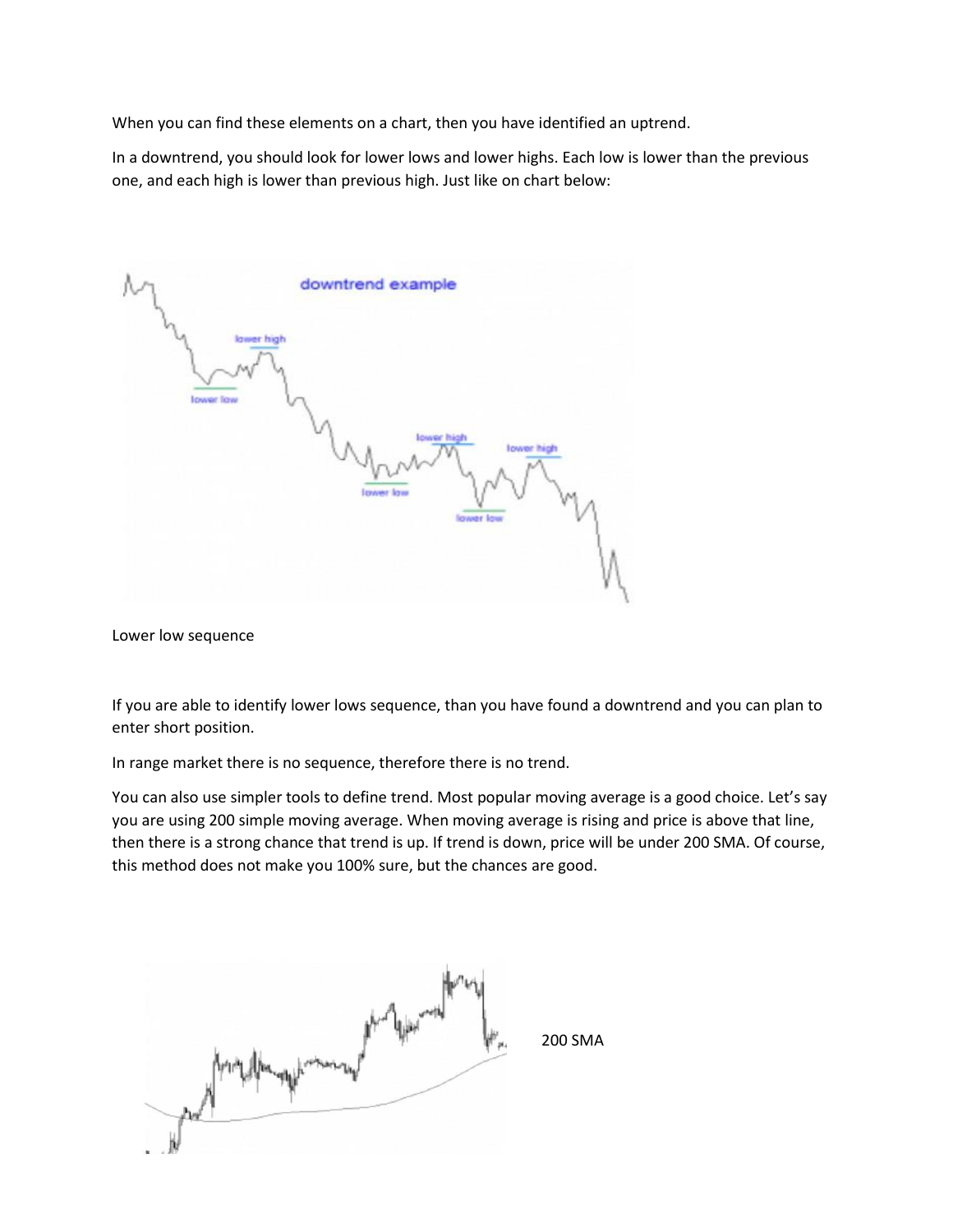### **So, what really is Fibonacci trading?**

Now, when you know what kind of trends there are and how to recognize the current trend, we can move to answer the question from the title. What is Fibonacci trading about?

Fibonacci trading is a technique, where you are using tools based on Fibonacci numbers to predict possible turning points.

There are many tools which you can use for trading with Fibonacci. Each of them do a different job. Some are more important, some less. Lest review them quickly.

## **How to trade with Fibonacci?**

Now you know what Fibonacci trading means, and what kinds of Fibonacci tools we have (plenty of them!). There is one more important question to answer. How should you trade with these tools?

Notice that all these tools give you a potential level of support/resistance or potential exit points. This is very valuable information! But how to use it for your benefit? Of course, I am not able to answer you in a few words, but I can give you some advice on what you should do.

You should build a trading plan. The main core of your trading plan will be Fibonacci tools. As I wrote before, first include Fibonacci retracement and extension to your plan. Next, you need some signals which help you to enter and exit positions. The logic here is that when price is in an uptrend and correction occurs, you draw retracement levels. When price is near one of them, you do not know which one will be a support. That is ok, because you define your own signal and when price returns to move up from correction, you get your signal. It might be something simple like moving averages crossover or a signal from some oscillator.

Same with closing a position. You should define on which signal you will exit your position. It will be probably near one of the expansion levels, so you will be ready to act.

The last, very important part of your trading plan is money management. You should keep your losses small. It is very important to trade smart and not to risk too much.

Some of this information is not very specific, but the whole topic about trading with Fibonacci is very wide. In the end, it is about practice, practice, practice. You should be testing new ideas and getting experience. Trading with Fibonacci is great, because you have possible support and resistance levels and even exit points. Of course, they are only possible levels, but on many time frames they work excellent. You need to build your whole trading plan around these levels, so around Fibonacci tools. Add to this entry and exit signals and proper money management system and you are on great way to success in trading.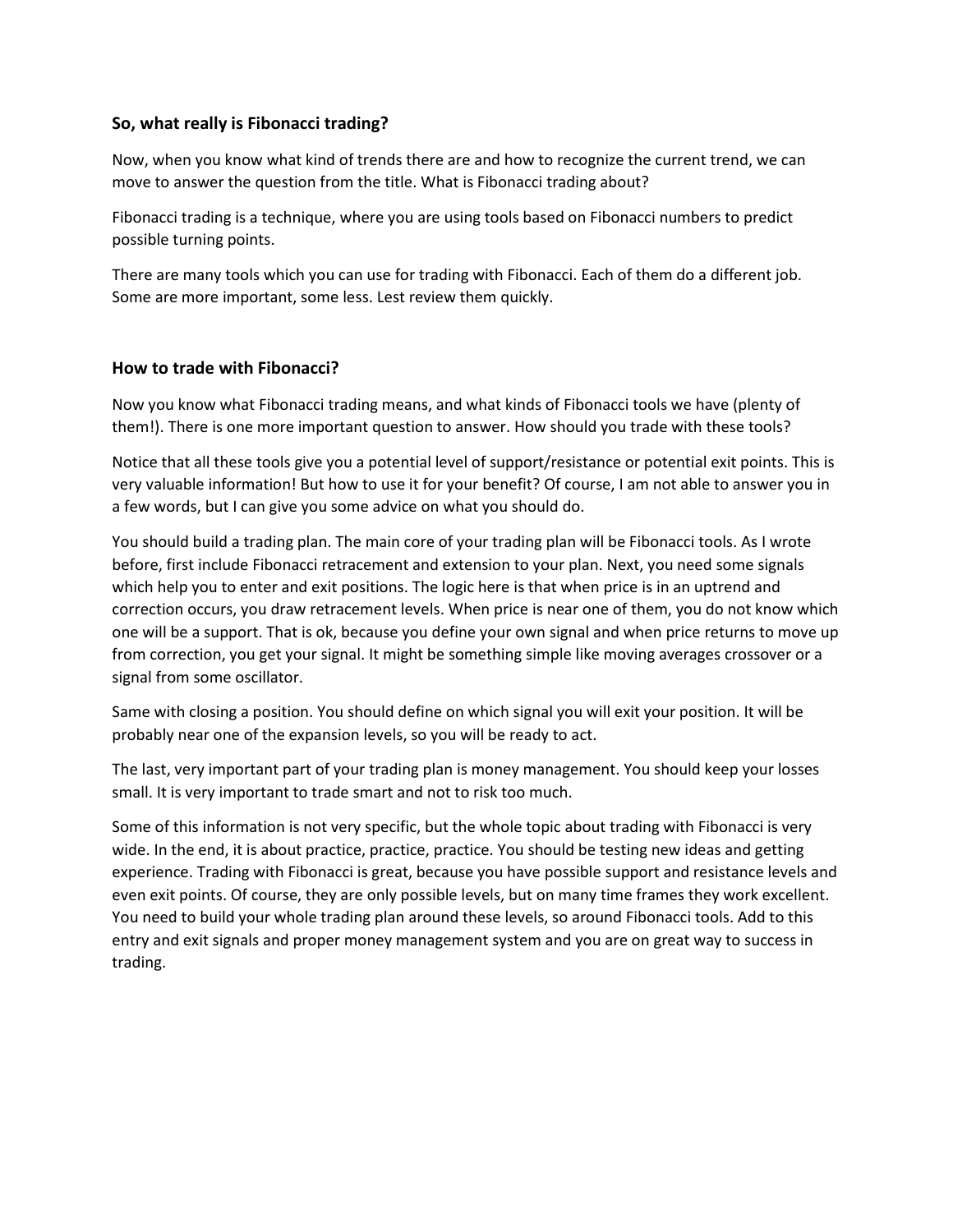## **ABCD and Fibonacci trading**

There are more advanced techniques to trade with Fibonacci, but you should start with ABCD. This is a simple yet powerful approach. In short, we look for a swing. Based on that swing we draw our Fibonacci lines (A and B). Next, we wait for a correction to retracement – C. After that we open a trade and wait for continuation move towards D (which is an extension line).

Look at some examples below, it should be clear.



### **Fibonacci trade examples - GBP/JPY 1 hour chart**

Here we have example of GBP/JPY. We can see that after strong move down (from A to B) there was a correction up. This was a good moment to draw Fibonacci lines and wait for signal to go short. Correction ended at 78.6% and after that there were signals from MACD and Stochastic. This short trade worked well. Move ended at 138.2 Fibonacci extension and it was our D point.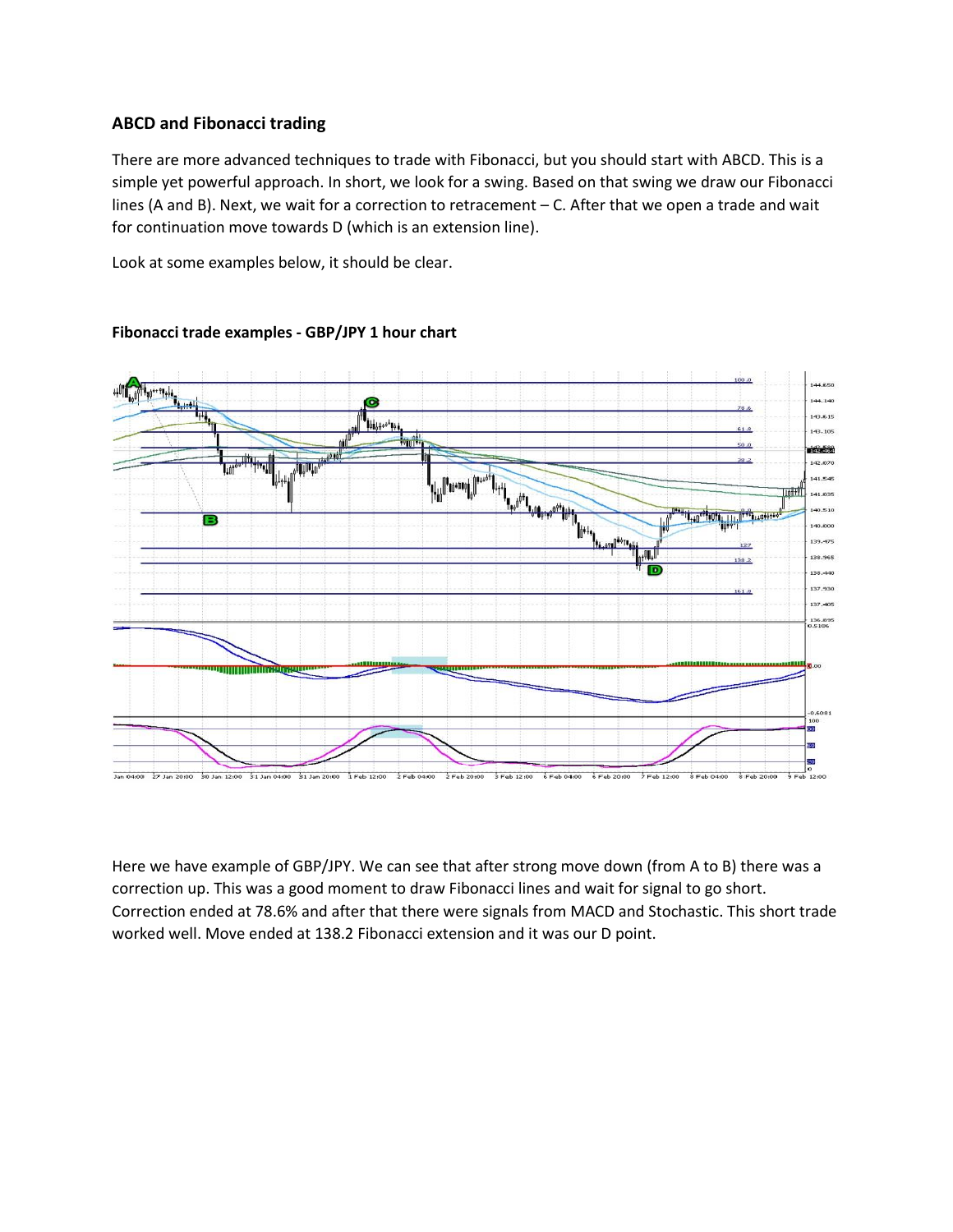#### **50 EUR/USD 30m**



In this EUR/USD example, the time frame is 30m. We are in an uptrend and after a strong move to the B there was a correction. It was rather deep, down to the 78.6 retracement line (our C point). Next EUR/USD returned to the uptrend. We saw some signals to go long. This was a strong move up, with short stop at 161.8% extension line. Eventually move ended at 200% extension line, this was our D point.

#### **DAX 15m**